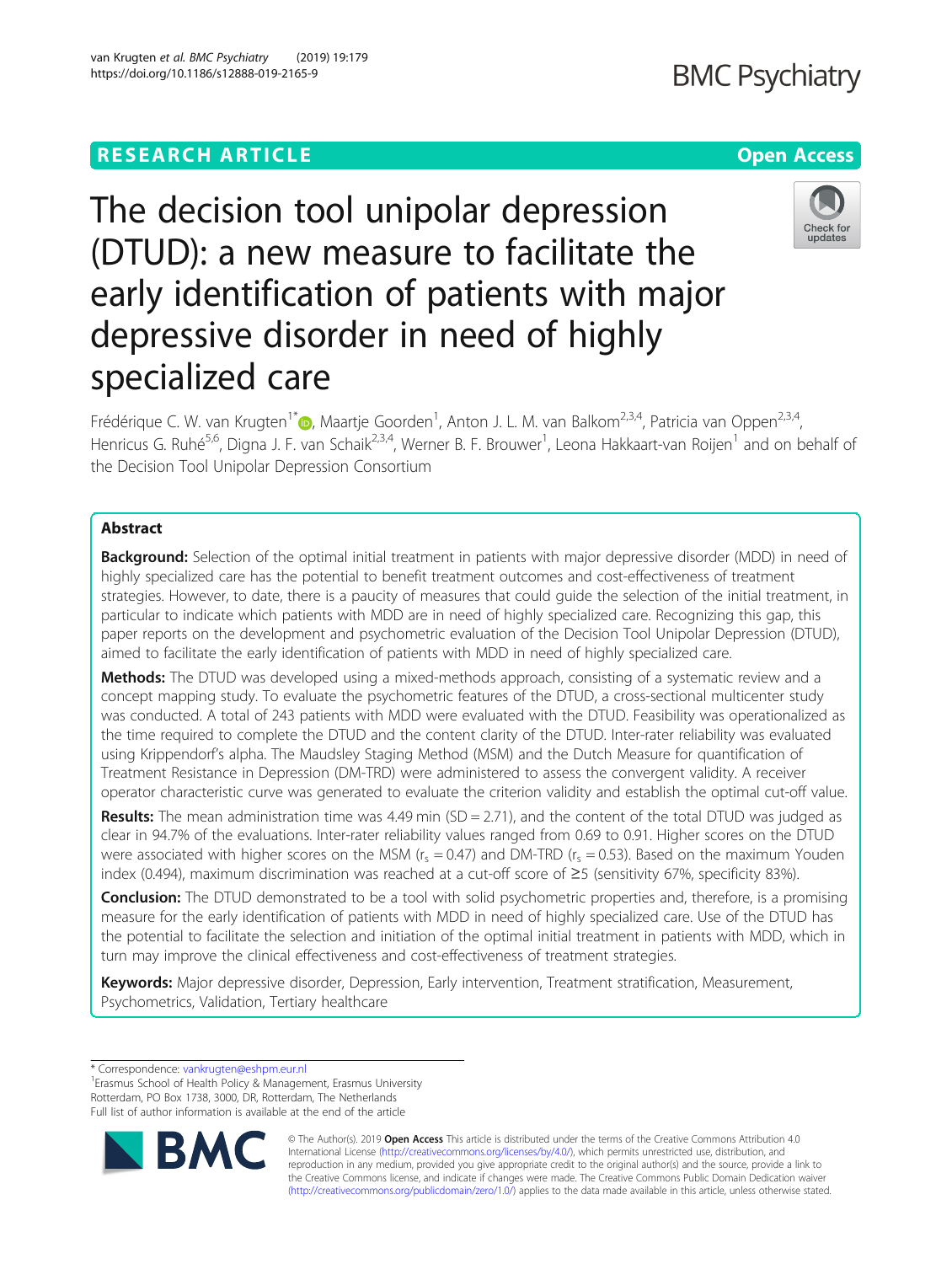#### Background

Since delayed initiation of appropriate treatment in patients with major depressive disorder (MDD) has been associated with relapse, recurrence and chronicity  $[1-3]$  $[1-3]$  $[1-3]$  $[1-3]$ , early initiation of the optimal type and intensity of intervention is considered essential [[4](#page-7-0)]. The stepped care model of healthcare delivery, according to which many parts of healthcare systems are organized and sometimes incentivized to work [[5\]](#page-7-0), may however delay the initiation of the optimal type and intensity of intervention. Within the stepped care approach, patients first receive the briefest, least intrusive, or least costly intervention, and only 'step up' the treatment pathway in case of changing treatment needs or insufficient health gains from initial treatment  $[6]$  $[6]$ . Although the stepped care model of healthcare delivery is considered an appropriate approach in patients who recover with low intensity treatments [\[7,](#page-7-0) [8](#page-7-0)], the effectiveness and cost-effectiveness of the stepped care model is questionable in patients who, identifiably, are in need of high intensity treatment [[6\]](#page-7-0). Subsequent referral of these patients to highly specialized mental healthcare (i.e. tertiary mental healthcare) is likely to prolong the treatment course and compromise clinical and functional outcomes and costeffectiveness of treatments. Selection of the optimal initial treatment in patients with MDD in need of highly specialized care is therefore warranted, as it can improve the effectiveness and cost-effectiveness of treatment paths, but strongly relies on the availability of psychometrically sound instruments to aid clinicians in the early identification of these patients [\[4,](#page-7-0) [9\]](#page-7-0).

Several measures are available to screen for MDD and assess its severity in clinical and research settings [\[10](#page-7-0)–[12](#page-7-0)]. However, to date, there is a paucity of measures that facilitate the selection of the optimal initial treatment, in particular to indicate which patients with MDD are in need of highly specialized care. Recognizing this gap, in this paper we report on the development and psychometric evaluation of the Decision support Tool for the assessment of highly specialized mental healthcare needs of patients with a Unipolar Depression, or the "Decision Tool Unipolar Depression" (DTUD) for short. The DTUD is a 10-item clinician-administered instrument to facilitate the early identification of patients with MDD in need of highly specialized care. The focus of this paper is on describing the development of the DTUD and presenting the first results regarding its feasibility, inter-rater reliability, convergent validity, and criterion validity.

#### Methods

#### Definition of terms

As illustrated by the WHO's Optimal Mix of Services Pyramid [\[13](#page-7-0)], most people with mental health problems are ideally treated in primary care services. When the mental health needs require intervention beyond that which can be provided by primary care services, the patient should be referred to specialized mental healthcare services (i.e. secondary mental healthcare) [\[13](#page-7-0)]. Specialized mental healthcare includes the mental health services provided in community mental health centers and general hospitals [[13\]](#page-7-0). Highly specialized mental healthcare (i.e. tertiary mental healthcare) includes specialized interventions provided by highly-trained mental healthcare professionals with expertise in a given area to patients with mental health problems that require intervention over and above those provided in specialized mental healthcare  $[14, 15]$  $[14, 15]$  $[14, 15]$  $[14, 15]$ . Given the required level of staff expertise, management, security, and resources of highly specialized mental healthcare, those services are frequently, but not necessarily, affiliated with academic medical healthcare centers [\[14](#page-7-0)].

#### Decision tool unipolar depression (DTUD) development

Aim of the development of the DTUD was to create a valid and reliable, yet at the same time short and easy to score clinician-administered measure to facilitate the early identification of the subgroup of patients with MDD who are in need of highly specialized mental healthcare. The development of the DTUD comprised the following three phases: (i) identification of indicators of patients with MDD in need of highly specialized care through a systematic literature review, (ii) development of a conceptual framework to inform item generation, and (iii) development of the measure and evaluation of face validity and feasibility.

In the first phase of the development of the DTUD, a systematic literature review was carried out to provide a scientific foundation for the selection of items included in the resultant measure  $[16]$  $[16]$  $[16]$ . The PubMed and PsycINFO electronic databases were searched for studies published between January 2000 and January 2015 reporting indicators of patients with MDD in need of highly specialized care. The search retrieved 7360 references, of which 16 met the inclusion criteria. Two reviewers determined study eligibility, reviewed study quality, and performed data abstraction. From the included studies, 48 indicators of patients with MDD in need of highly specialized care were abstracted. For more details on the systematic review we refer to Van Krugten et al. [[16](#page-7-0)].

In the second phase of the development of the DTUD, concept mapping methodology [\[17](#page-7-0)] was used to generate a conceptual framework to guide tool development [\[18](#page-7-0)]. In total, 67 MDD experts participated in the subsequent steps of the concept mapping process. During the first step of the concept mapping process (i.e. the brainstorming step), participating experts were asked to review the indicators from the systematic literature review,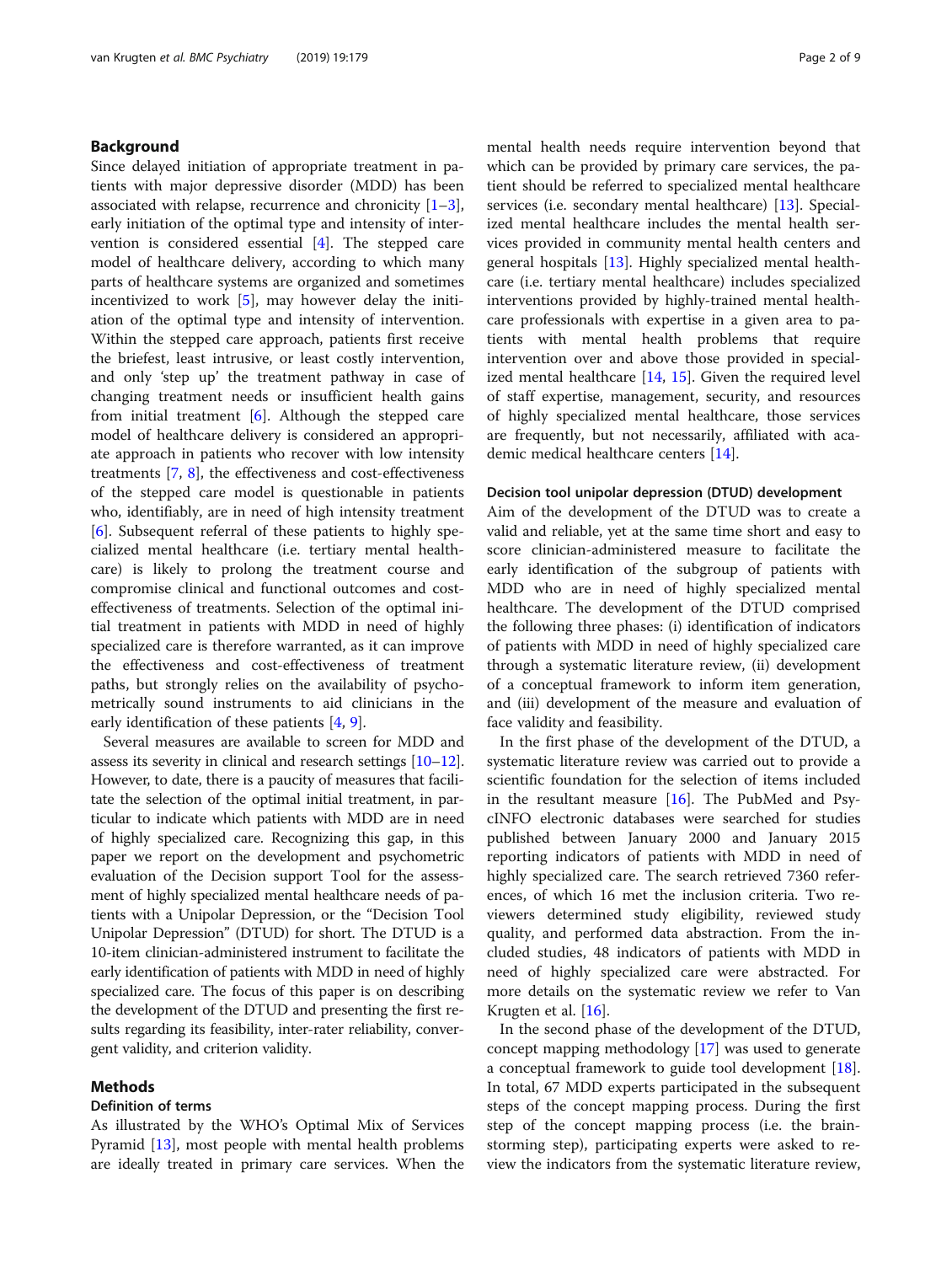and, when necessary, add additional indicators that could discriminate MDD patients with and without a highly specialized care need. In the second step of the concept mapping process (i.e. the sorting step), participants individually sorted the resulting indicators from the brainstorming step into conceptual groupings. The data from the sorting step were analyzed using nonmetric multidimensional scaling and agglomerative hierarchical cluster analyses, resulting in a ten-cluster concept map solution. In a consensus meeting, consortium members reviewed the concept map and assigned labels to each of the ten clusters. The ten clusters (i.e. overarching domains) of indicators of patients with MDD in need of highly specialized care were assigned the following labels: depression severity, onset and (treatment) course, comorbid personality disorder, comorbid substance use disorder, other psychiatric comorbidity, somatic comorbidity, maladaptive coping, childhood trauma, social factors, and psychosocial dysfunction. For more details on the concept mapping study we refer to Van Krugten et al. [[18\]](#page-7-0).

In the third phase of the development of the DTUD, members of Decision Tool Unipolar Depression Consortium generated the draft DTUD based on the resulting overarching domains from the concept mapping study (phase ii). In a consensus meeting, each of the overarching domains was operationalized as a dichotomous item. In order to evaluate the feasibility and face validity of the DTUD, the draft version of the DTUD was pilottested in a convenience sample of 46 patients aged 18 years or older with a (principal) primary diagnosis of MDD referred for treatment to a specialized or highly specialized treatment center in the Netherlands. Participating clinicians were asked to complete a web-based survey comprising the draft version of the DTUD, comment on the clarity of content of the DTUD and register the time needed to complete the DTUD. In a 3-h consensus meeting, consortium members reviewed the pilot data and made minor revisions to the wording of the draft version, resulting in the final version of the DTUD. The resulting DTUD is a 10-item clinician-administered instrument designed to facilitate the early identification of individual patients with MDD in need of highly specialized mental healthcare. Each item has two response options ("Yes" and "No"). The total score is calculated by summing the scores of the ten items and ranges from 0 to 10. The abbreviated items of the DTUD are listed in Table 1. An English translation of the complete DTUD is presented in Additional file [1.](#page-7-0)

#### Study design and population

The aim of the present study was to evaluate the psychometric properties of the DTUD. To that end, a crosssectional, observational multicenter study was carried

Table 1 Items, response options and scoring system of the DTUD

|    | Item <sup>a</sup><br>Response options Score                                                                           |           |          |
|----|-----------------------------------------------------------------------------------------------------------------------|-----------|----------|
|    | Severe depression                                                                                                     | Yes       |          |
|    |                                                                                                                       | No        | $\Omega$ |
| 2  | Previous unsuccessful treatment of the index depressive episode in specialized care and a recurrent or chronic course | Yes       |          |
|    |                                                                                                                       | <b>No</b> | $\Omega$ |
| 3  | Treatment-interfering comorbid personality disorder                                                                   | Yes       |          |
|    |                                                                                                                       | <b>No</b> | $\Omega$ |
| 4  | Treatment-interfering comorbid substance use disorder                                                                 | Yes       |          |
|    |                                                                                                                       | <b>No</b> | $\Omega$ |
| 5  | Other treatment-interfering psychiatric comorbidity                                                                   | Yes       |          |
|    |                                                                                                                       | <b>No</b> | $\Omega$ |
| 6  | Treatment-interfering somatic comorbidity                                                                             | Yes       |          |
|    |                                                                                                                       | <b>No</b> | $\Omega$ |
|    | Treatment-interfering maladaptive coping                                                                              | Yes       |          |
|    |                                                                                                                       | <b>No</b> | $\Omega$ |
| 8  | Severe or longstanding childhood trauma                                                                               | Yes       |          |
|    |                                                                                                                       | <b>No</b> | $\Omega$ |
| 9  | Social factors maintaining the depression                                                                             | Yes       |          |
|    |                                                                                                                       | <b>No</b> | $\Omega$ |
| 10 | Severe psychosocial dysfunctioning                                                                                    | Yes       |          |
|    |                                                                                                                       | <b>No</b> | 0        |

<sup>a</sup> Item text is abbreviated. An English translation of the complete DTUD is presented in Additional file [1](#page-7-0)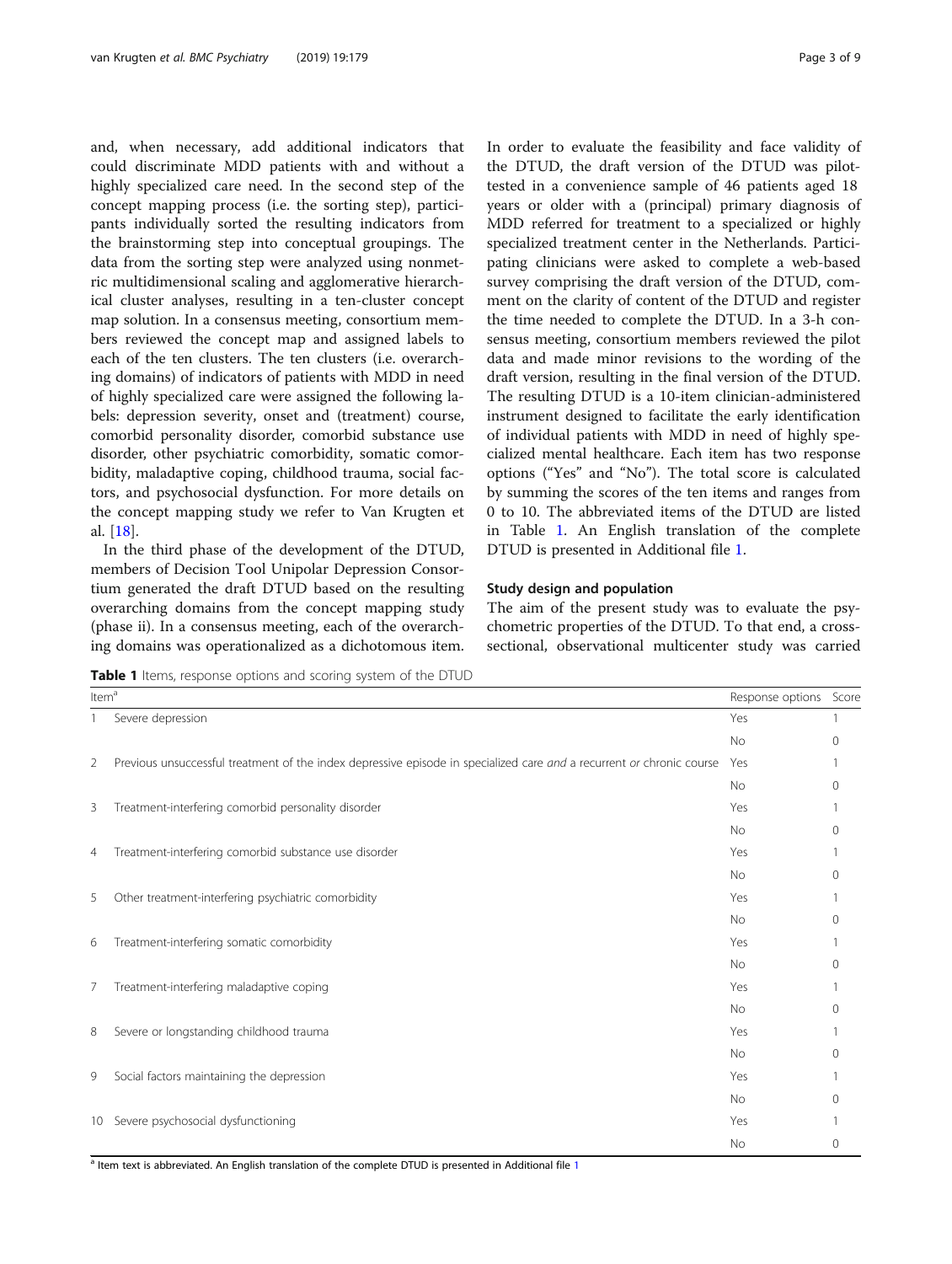out in six psychiatric specialized and highly specialized outpatient centers in The Netherlands. The Medical Ethical Committee of the Erasmus University Medical Center Rotterdam reviewed and approved the study (MEC-2015-670).

243 randomly selected outpatients referred for treatment of a current episode of MDD to one of the six participating sites were evaluated with the DTUD under routine care conditions. Study inclusion criteria were: aged 18 years or older and a primary (principal) diagnosis of MDD according to Diagnostic and Statistical Manual of Mental Disorders (DSM)-IV criteria. The DSM-IV axis I diagnosis was determined by the administration of a Dutch version of the Structured Clinical Interview for DSM-IV Axis I Disorders (SCID-I) [[19\]](#page-7-0) or by a structured clinical interview using DSM-IV criteria.

#### Measures

In addition to the DTUD, the following instruments were administered:

The Maudsley Staging Method (MSM) [[20\]](#page-7-0) is a fiveitem, clinician-administered instrument designed to quantify (future) treatment resistant depression (TRD). The MSM comprises the following three dimensions: duration, severity and failed treatments in current episode of depression. The total score ranges from 3 to 15, and may be categorized into three staging categories: mild  $(3-6)$ , moderate  $(7-10)$ , and severe  $(11-15)$ .

The Dutch Measure for quantification of Treatment Re-sistance in Depression (DM-TRD) [\[21\]](#page-7-0) is an eleven-item, clinician-administered instrument, and an extension of the MSM. In addition to the MSM dimensions, the DM-TRD comprises dimensions for functional impairment, comorbid anxiety and personality disorders and psychosocial stressors. The total score ranges from 2 to 27, with higher values indicating higher levels of TRD.

#### Procedures

Patients who were referred to one of the six participating clinics with a primary (principal) diagnosis of MDD were evaluated with the DTUD. Attending clinicians completed the DTUD at the end of the diagnostic phase, on the basis of the diagnostic results. In addition to the DTUD, the clinician administered the MSM and DM-TRD, recorded the patients' basic demographic information (age, sex), and answered two questions regarding the feasibility of the DTUD. The participating clinics entered the data in completely anonymized web-based case report forms as approved by the institutional review board.

Feasibility was operationalized as the time required to complete the DTUD, and the content clarity of the DTUD. Completion time was considered acceptable if the mean time taken to complete the DTUD was ≤10 min. The clarity of the total DTUD was scored with 'Yes' or

'No', and was considered acceptable if ≥90% of the informants evaluated the content of the DTUD as clear. Interrater reliability was assessed in a random subsample of 54 patients using pairs of independent ratings made by two clinicians present at the same admission interview. Assessment of the criterion validity of the DTUD was conducted in four out of six participating psychiatric clinics. Since a reference standard for the determination of need for highly specialized MDD care was not available, the experts' clinical judgement constituted the reference standard. At each clinic, two clinicians with extensive clinical experience in the treatment of depressive disorders, independently and blinded to the index score (i.e. DTUD), made a clinical judgment based on the patient's medical record as to whether the patient was in need of highly specialized care (Yes/No). An independent researcher verified the consistency between the two clinical judgments, and discrepancies were resolved by a consensus meeting with the first and second clinician.

#### Statistical analysis

All analyses were conducted using SPSS (Statistical Package for the Social Sciences) version 20.0 (IBM SPSS Version 20, IBM, New York, NY, USA). Statistical significance was inferred at  $P < 0.05$  (two-tailed). Demographic characteristics and feasibility outcomes were examined using descriptive statistics. Feasibility outcomes were evaluated according to the criteria outlined in the procedures section. Inter-rater reliability was assessed by Krippendorff's alpha for individual items and total DTUD score [[22](#page-7-0), [23\]](#page-7-0). Krippendorff's alpha is a conservative reliability estimate for judgments made by any number of raters, and is adaptable to any level of measurement [\[24\]](#page-7-0). For each of the estimated Krippendorff's alpha values, 95% confidence intervals (CIs) were computed based on 10,000 bootstrap replications. Estimated Krippendorff's alpha values were evaluated against the minimum recommended reliability level of 0.667 [\[23](#page-7-0)]. Convergent validity was assessed by Spearman's correlation coefficients between total DTUD scale scores and total MSM and DM-TRD scores. Correlations of 0.10–0.30, 0.30–0.49 and > 0.50 were considered as weak, moderate and strong, respectively [[25](#page-7-0)]. The DTUD was hypothesized to have a positive correlation with the MSM and DM-TRD. A receiver-operating characteristic (ROC) curve was generated to assess the criterion validity of the DTUD. In order to determine the optimal cut-off score, a Youden index  $(J = (sensitivity<sub>c</sub> +$ specificity<sub>c</sub>) -1) [[26\]](#page-7-0) was calculated for a range of cut-off scores. The cut-off score that corresponded to the highest Youden index was selected as the optimal cut-off score.

#### Results

#### Description of the study population

From November 2015 to April 2016, a total of 243 patients were studied. Table [2](#page-4-0) summarizes the main demographic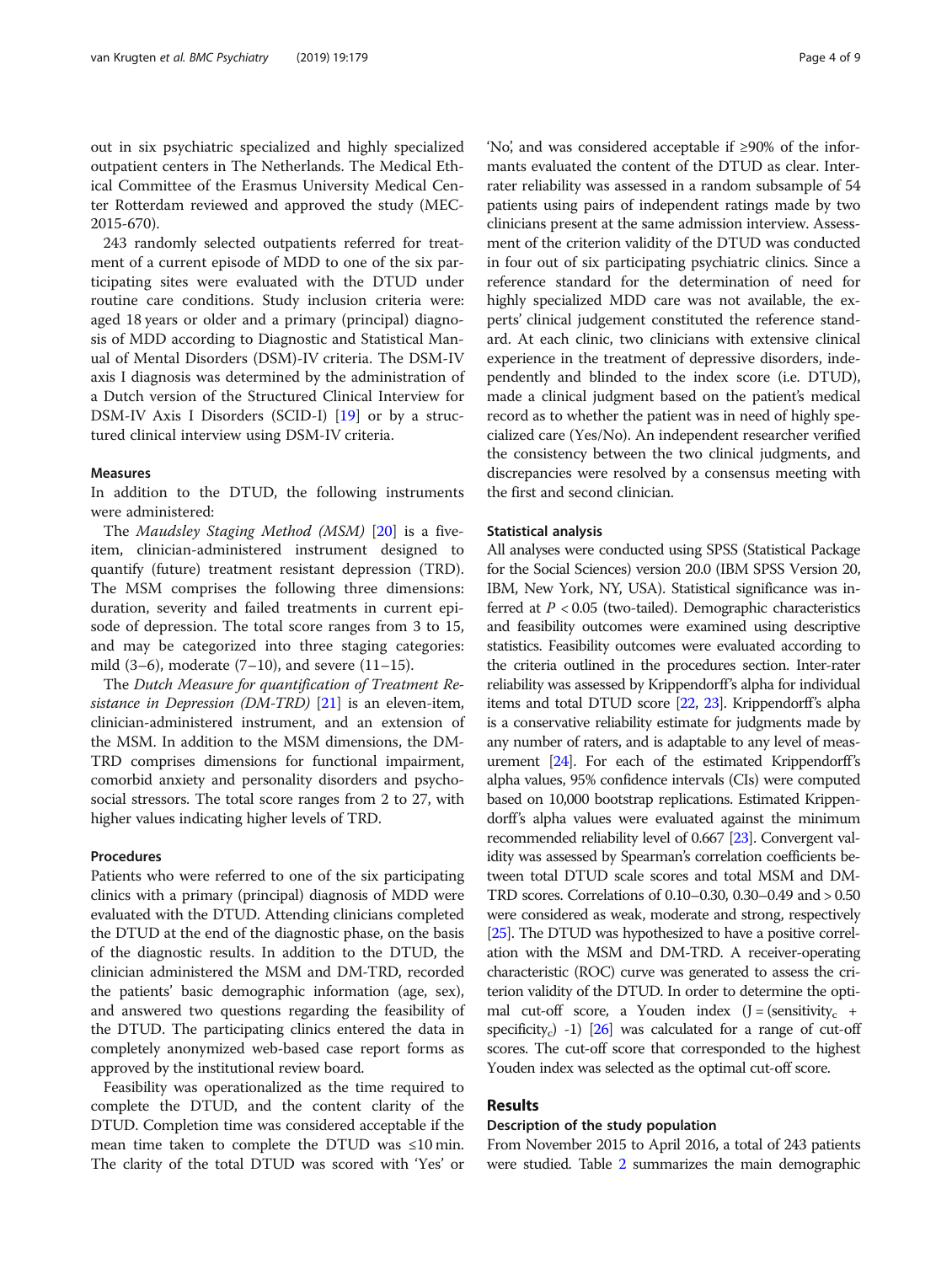<span id="page-4-0"></span>and clinical data of the patients. The mean age of the patients was  $44.22$  years (SD = 12.64) and 60.49% ( $n = 147$ ) were female. The length of the index depressive episode was less than twelve months for 44.45%; one year to two years for 11.52%, and more than two years for 44.03% of the sample. Using DSM-IV specifiers, the majority of the patients were diagnosed with moderate (36.63%) or severe MDD without psychosis (34.98%). The mean total DTUD score was 3.70 (SD = 2.00). Mean total MSM and DM-TRD scores were 6.71 (2.42) and 11.30 (3.67), respectively.

#### Feasibility

The mean administration time was  $4.49$  min  $(SD = 2.71)$ , and the content of the total DTUD was in 94.65% of the evaluations judged as clear. Two out of 48 clinicians suggested the addition of a mid-point in the set of response options, such as "maybe" or "don't know". Three out of 48 clinicians expressed concern about the clarity of the items "social factors maintaining the depression" (item 9) and "severe psychosocial dysfunctioning" (item 10), and suggested the inclusion of examples and descriptions of both items to improve item clarity. Another suggestion included the addition of a statement according to which grade of diagnostic validity item 3 (comorbid personality disorder) should be determined - i.e. whether the item is met in case of a diagnosed personality disorder according to a structured interview such as the Structured Clinical Interview for DSM-IV (SCID) [\[19](#page-7-0)]), or also on the basis of a clinically suspected comorbid personality disorder, without administration of a formal structured interview.

#### Reliability

Inter-rater reliability was determined for 54 participants. As demonstrated in Table [3,](#page-5-0) the Krippendorf's alpha value of the total DTUD score was 0.82 (95% CI 0.76– 0.87). The Krippendorff's alpha values of the individual items of the DTUD varied between 0.69 (95% CI 0.52–

Table 2 Demographic and clinical characteristics of study sample

|                                                | <b>IRR</b><br>sample <sup>a</sup> | Criterion validity sample <sup>a</sup> | Total sample   |
|------------------------------------------------|-----------------------------------|----------------------------------------|----------------|
| $\mathbb N$                                    | 54                                | 132                                    | 243            |
| Age, years                                     |                                   |                                        |                |
| Mean (SD)                                      | 41.48 (12.15)                     | 44.67 (11.89)                          | 44.22 (12.64)  |
| Range                                          | $23 - 66$                         | $22 - 69$                              | $18 - 78$      |
| Sex (n, %)                                     |                                   |                                        |                |
| Male                                           | 24 (44.44)                        | 57 (43.18)                             | 96 (39.51)     |
| Female                                         | 30 (55.66)                        | 75 (56.82)                             | 147 (60.49)    |
| Duration of current MDD episode (n, %)         |                                   |                                        |                |
| Acute (≤12 months)                             | 27 (50.00)                        | 56 (42.42)                             | 108 (44.45)    |
| Subacute (13-24 months)                        | 7 (12.96)                         | 13 (9.85)                              | 28 (11.52)     |
| Chronic (> 24 months)                          | 20 (37.04)                        | 63 (47.73)                             | 107 (44.03)    |
| Symptom severity of current MDD episode (n, %) |                                   |                                        |                |
| Mild                                           | 14 (25.93)                        | 24 (18.18)                             | 48 (19.75)     |
| Moderate                                       | 25 (46.30)                        | 47 (35.61)                             | 89 (36.63)     |
| Severe without psychosis                       | 11 (20.37)                        | 49 (37.12)                             | 85 (34.98)     |
| Severe with psychosis                          | 4(7.41)                           | 12 (9.09)                              | 21 (8.64)      |
| Total DTUD score                               |                                   |                                        |                |
| Mean (SD)                                      | 3.85 (1.85)                       | 3.65(2.05)                             | 3.70 (2.00)    |
| Range                                          | $0.00 - 8.00$                     | $0.00 - 9.00$                          | $0.00 - 9.00$  |
| Total MSM score                                |                                   |                                        |                |
| Mean (SD)                                      | 6.02(2.16)                        | 6.98(2.42)                             | 6.71(2.42)     |
| Range                                          | $3.00 - 13.00$                    | $3.00 - 13.00$                         | $3.00 - 13.00$ |
| Total DM-TRD score                             |                                   |                                        |                |
| Mean (SD)                                      | 10.55(3.13)                       | 11.60 (3.97)                           | 11.30 (3.67)   |
| Range                                          | $6.00 - 23.50$                    | $3.00 - 23.50$                         | $3.00 - 23.50$ |

<sup>a</sup> Part of total sample

IRR Inter-Rater Reliability, DTUD Decision Tool Unipolar Depression, MSM Maudsley Staging Method, DM-TRD Dutch Measure for quantification of Treatment Resistance in Depression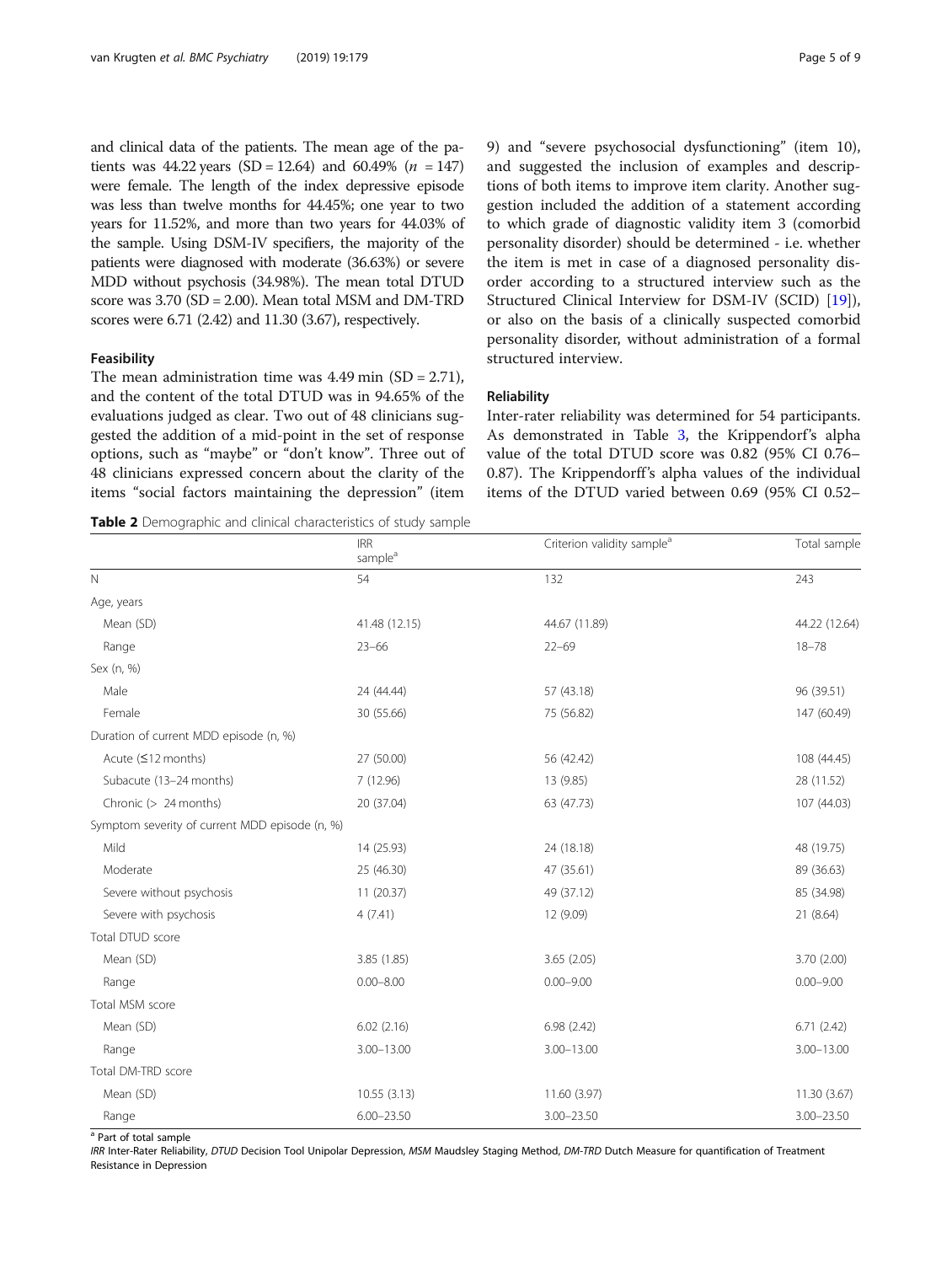<span id="page-5-0"></span>0.83) for comorbid personality disorder and 0.91 (95% CI 0.77–1.00) for comorbid substance use disorder. No item was below the minimum recommended reliability level of 0.667 [[23\]](#page-7-0).

#### Validity

As expected, higher scores on the DTUD were associated with higher scores on the MSM  $(r_s (241) = 0.47 P <$ 0.001) and DM-TRD  $(r_s (241) = 0.53, P < 0.001)$ . Figure 1 and Table [4](#page-6-0) summarize the operating characteristics of the DTUD. The area under the curve (AUC) was 0.81 (95% CI 0.73–0.87). Based on the maximum Youden index of 0.494, maximum discrimination was reached at a cut-off score of ≥5. This cut-off score demonstrated a sensitivity of 0.67 (95% CI 0.52–0.79) and a specificity of 0.83 (95% CI 0.73–0.90).

#### **Discussion**

This study evaluated the psychometric properties of the Decision Tool Unipolar Depression (DTUD) in the identification of patients with MDD in need of highly specialized mental healthcare. Overall, the results provide initial support for the psychometric properties of the DTUD. The DTUD demonstrated excellent feasibility and adequate inter-rater reliability. The associations with measures of TRD and health-related quality of life supported convergent validity. Furthermore, the DTUD demonstrated satisfactory criterion validity for use in clinical practice; a cut-off score of  $\geq 5$  was found to represent an optimal cut-off point for identifying patients with MDD in need of highly specialized care. The results support the use of the DTUD in busy, routine, outpatient specialized and highly specialized settings. Both the average completion time and content clarity of the questionnaire were

**Table 3** Krippendorff's alpha values of the DTUD ( $n = 54$ , 95%) CIs generated by 10,000 bootstrap replications)

| Item             |                                 | Krippendorff's alpha<br>(95% confidence interval) |
|------------------|---------------------------------|---------------------------------------------------|
|                  | Severity                        | $0.81(0.69 - 0.92)$                               |
| $\mathcal{P}$    | Course                          | $0.82$ $(0.68 - 0.92)$                            |
| 3                | Comorbid personality disorder   | $0.69(0.52 - 0.83)$                               |
| 4                | Comorbid substance use disorder | $0.91(0.77 - 1.00)$                               |
| 5                | Other psychiatric comorbidity   | $0.78(0.64 - 0.90)$                               |
| 6                | Somatic comorbidity             | $0.84(0.64 - 0.92)$                               |
|                  | Coping                          | $0.85(0.74 - 0.94)$                               |
| 8                | Childhood trauma                | $0.82$ (0.70-0.92)                                |
| 9                | Social factors                  | $0.78(0.64 - 0.90)$                               |
| 10               | Psychosocial functioning        | $0.73$ $(0.58 - 0.85)$                            |
| Total DTUD score |                                 | $0.82$ (0.76-0.87)                                |

DTUD Decision Tool Unipolar Depression



within a-priori determined acceptability limits (≤10 min for completion time and  $\geq 90\%$  for clarity).

A noteworthy finding is that clinicians tend to disagree on the presence of a comorbid personality disorder. An analysis of the provided qualitative feedback regarding this item suggested that this may be due to the differential grade of diagnostic validity at which the presence of a comorbid personality disorder was determined (i.e. whether the item is met in case of a diagnosed personality disorder according to a structured interview, or also on the basis of a clinically suspected comorbid personality disorder, without the administration of a formal structured interview). Previous studies have shown that training on how to score an instrument improves the reliability of a scale [\[27](#page-7-0), [28](#page-7-0)]. Whether training also improves the reliability of the DTUD should be studied in future research.

The pattern of correlations between the DTUD and measures of (future) TRD and health-related quality of life supported convergent validity. Specifically, the DTUD was more strongly associated with the DM-TRD than with the MSM, suggesting that the MSM measures a more distantly related concept. This is to be expected since the DM-TRD is an extension of the MSM, additionally including items for functional impairment, comorbid anxiety, personality disorders and psychosocial stressors [\[21\]](#page-7-0), all of which are well-known factors associated with unfavourable treatment outcome in MDD [[29](#page-8-0)–[34\]](#page-8-0). In addition, the DTUD showed good discriminative validity relative to the experts' clinical judgment of the need for highly specialized care ( $AUC = 0.81$ ). Based on the Youden index, maximum discrimination was reached at a cut-off score of  $\geq 5$ , with a sensitivity of 67% and a specificity of 83%. A lower cut-off point (≥4) produced a similar Youden index value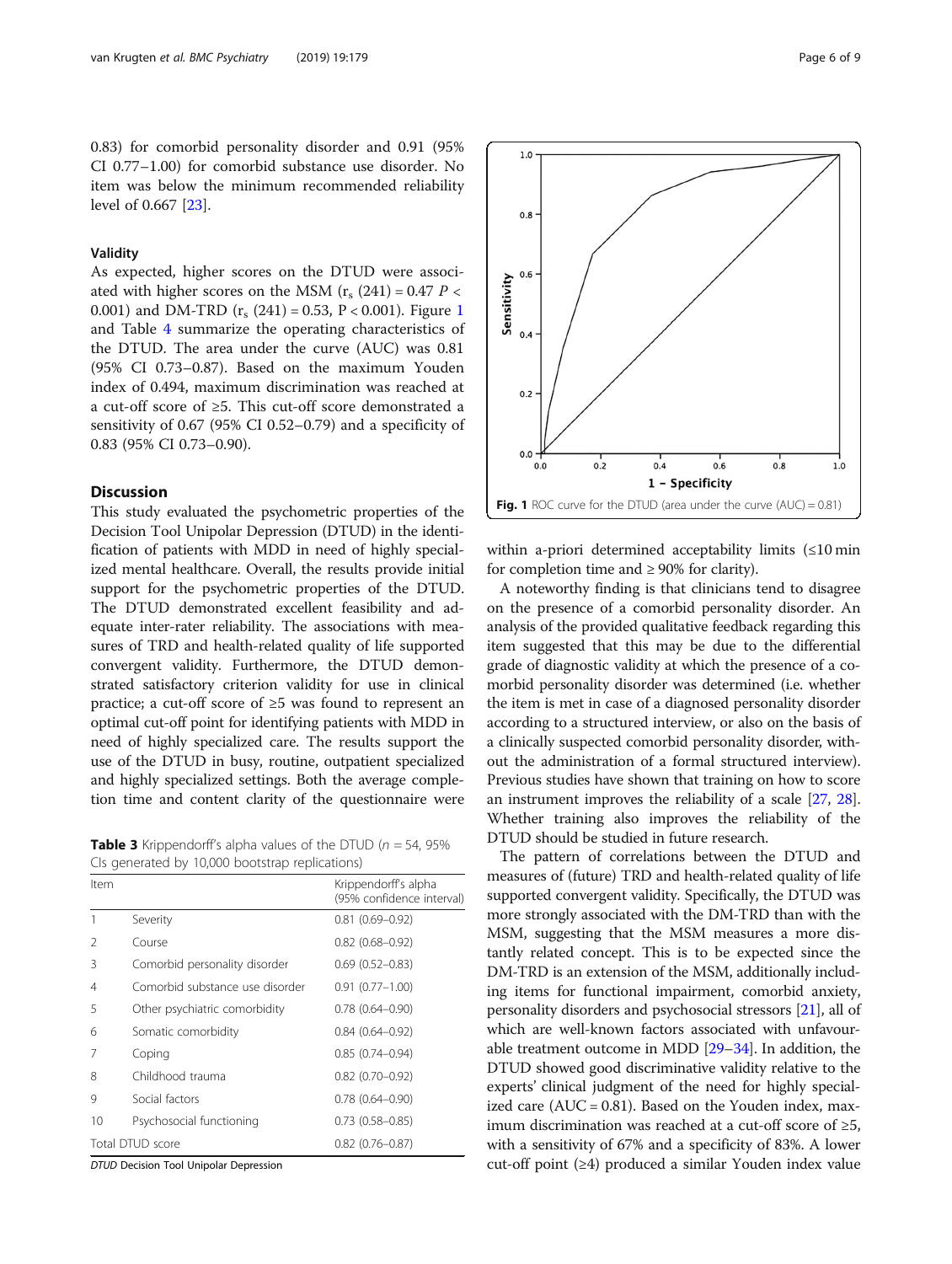| DTUD Scale Score | Sensitivity (95% CI) | Specificity (95% CI) | Youden index <sup>a</sup> |
|------------------|----------------------|----------------------|---------------------------|
| $\geq$ 3         | $0.94(0.84 - 0.99)$  | $0.43(0.32 - 0.55)$  | 0.373                     |
| $\geq 4$         | $0.86(0.74 - 0.94)$  | $0.63(0.52 - 0.73)$  | 0.492                     |
| $\geq$ 5         | $0.67(0.52 - 0.79)$  | $0.83(0.73 - 0.90)$  | 0.494                     |
| $\geq 6$         | $0.35(0.22 - 0.50)$  | $0.93(0.85 - 0.97)$  | 0.279                     |

<span id="page-6-0"></span>Table 4 Operating characteristics of the DTUD with the experts' clinical judgment constituting the criterion standard

 $a$  Youden index = (sensitivity + specificity) - 1

DTUD Decision Tool Unipolar Depression, CI Confidence Interval

with higher sensitivity (86%) but at the cost of a lower specificity (63%). Given the limited capacity and higher costs of highly specialized services [\[13](#page-7-0)], higher specificity should be prioritized in order to decrease the rate of false positives, hence, a score of ≥5 is recommend and should be tested in future Decision Tool guided studies. For patients obtaining a DTUD score of 4, an initial evidence-based treatment in specialized mental healthcare should be combined with systematic monitoring and in case of inadequate treatment response, a quick, prioritized referral to highly specialized care should be strongly considered.

The key strengths of this study are the broad agerange of the sample, the extensive set of psychometric properties studied, and the nation-wide representation of the participating clinical sites (six clinics from across the country), which adds to the generalizability of the results. Further, to our knowledge, this is the first study in which a selection algorithm is developed and validated that facilitates the early identification of patients with MDD in need of highly specialized care. The results should, however, also be viewed in light of some study limitations. First, the feasibility of the DTUD was evaluated by completion time and content clarity; future studies could also assess the feasibility of the DTUD with regard to item nonresponse. In the present study, an analysis of missing values was not possible since the web-based form was constructed in such a way that it required completion of all items. Second, the experts' clinical judgement constituted the reference standard for the evaluation of the criterion validity, which may have introduced subjective error. However, in the absence of a gold standard test for the identification or patients with MDD in need of highly specialized care, the experts' clinical judgement was considered the most adequate and clinically meaningful indication of highly specialized mental healthcare need. In addition, to reduce the subjective nature and increase the accuracy of the reference standard, the final clinical judgment was based on independent, dual examinations of comprehensive medical files by clinicians with extensive clinical experience in the treatment of depressive disorders. Third, the results reported in this paper represent a first examination of the DTUD psychometric properties. It was beyond the scope of this study to examine

other issues, such as test-retest reliability, which should be examined in future studies. Fourth, it should be noted that the development of assessment tools typically requires a trade-off between feasibility (i.e. practicality) and validity (i.e. precision). Since the aim was to develop a simple, routine tool that is quick and easy to complete, the DTUD was constructed as a simple additive score of unweighted items. Future research might examine the relative importance of the individual items, as well the effect of the use of weighted items on the feasibility and validity of the DTUD. In addition, although the factors of the DTUD resulted as independent, distinct indicators of patients with MDD in need of highly specialized care from the concept mapping study [[18\]](#page-7-0), there might be a potential for reduction of DTUD items through merging of potentially correlated items. Since the evaluation of the effect of merging potentially correlated items on the psychometric properties of the DTUD would require a new operationalization of items and subsequent psychometric testing, this evaluation should be addressed in future studies. Moreover, although the currently recommended cut-off value will likely generalize to similar psychiatric settings in The Netherlands, this remains to be validated. Finally, since the financing and organization of mental healthcare systems varies internationally [[35,](#page-8-0) [36](#page-8-0)], future studies are needed to determine the appropriate cut-off value for other countries. In this regard, adapting the DTUD into other languages to test its suitability in similar groups of patients but in different healthcare systems may be beneficial to extend its cross-national robustness.

#### Conclusions

The results of the present study provide initial support for the psychometric properties of the DTUD. The DTUD proves to be a tool with good feasibility, reliability and validity and, therefore, is a promising instrument for the early identification of patients with MDD in need of highly specialized care. As such, the results of this study have the potential to facilitate the selection and initiation of the optimal initial treatment in patients with MDD, which in turn may improve the clinical effectiveness and cost-effectiveness of treatment strategies.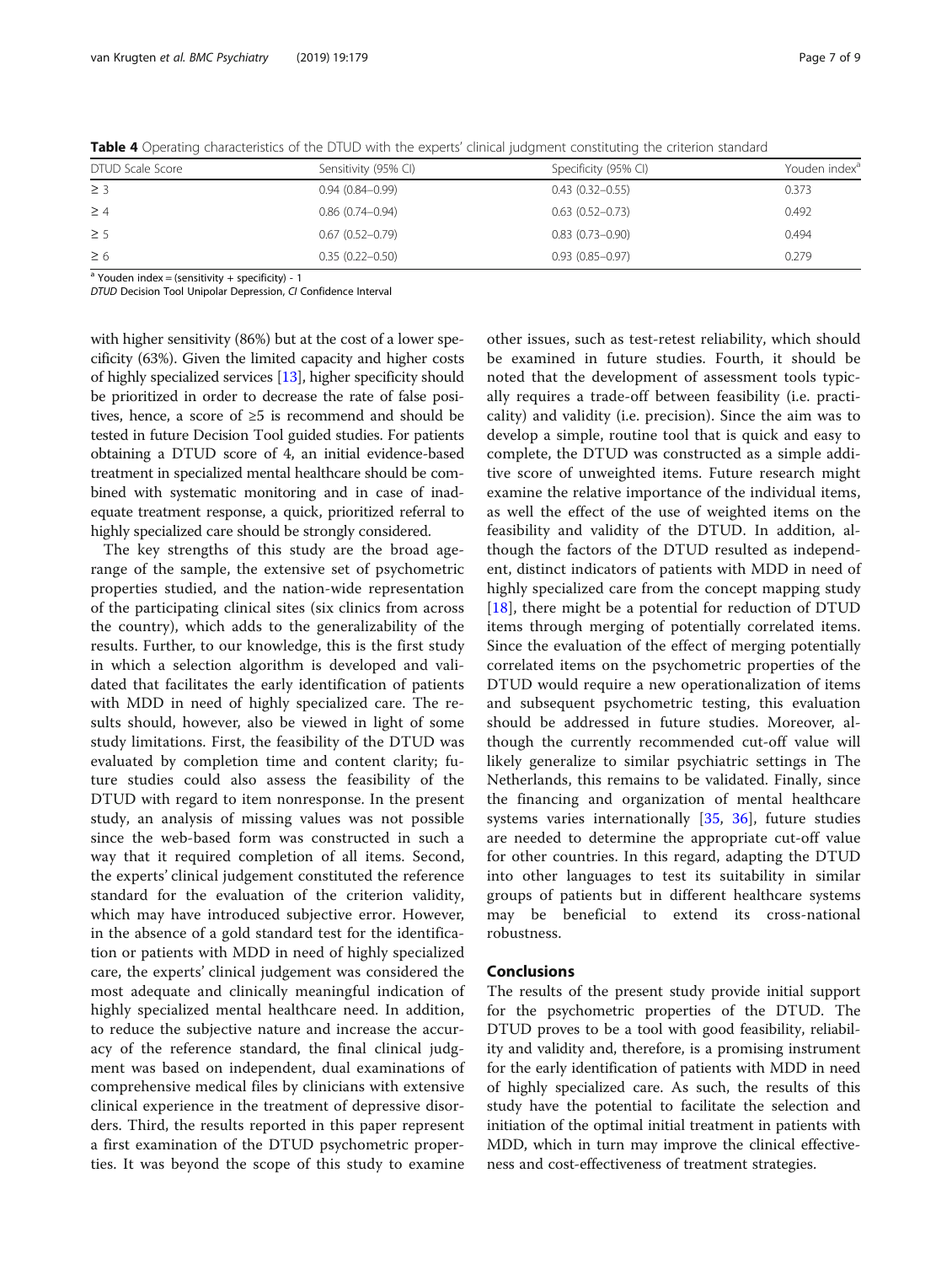#### <span id="page-7-0"></span>Additional file

[Additional file 1:](https://doi.org/10.1186/s12888-019-2165-9) English translation of the Decision Tool Unipolar Depression (DTUD). (PDF 177 kb)

#### Abbreviations

AUC: Area Under the Curve; CI: Confidence Interval; DM-TRD: Dutch Measure for quantification of Treatment Resistance in Depression; DSM: Diagnostic and Statistical Manual of Mental Disorders; DTUD: Decision Tool Unipolar Depression; IRR: Inter-Rater Reliability; MDD: Major Depressive Disorder; MSM: Maudsley Staging Method; ROC-curve: Receiver-Operating Characteristic curve; SCID-I: Structured Clinical Interview for DSM Axis I Disorders; TRD: Treatment Resistant Depression

#### Acknowledgements

Members of Decision Tool Unipolar Depression (DTUD) Consortium: A.J.L.M. van Balkom, C.L.H. Bockting, T.M. van den Boogaard, D.J.F. van Schaik, P. van Oppen, H.G. Ruhé, F.P.M.L. Peeter, J. Spijker, P.A.J.M. Huijs, M.A.J.M. Loo, H.L. Van, W.J. Broekema, A.E. Thijs van't Hoog.

#### Authors' contributions

FK, MG, AB, PO, HR, DS, WB, and LH were involved in the conceptualization of the study and supported study implementation. FK analyzed the data and drafted the manuscript. MG, AB, PO, HR, DS, WB, and LH reviewed the drafts of the manuscript. All authors read and approved the final manuscript.

#### Funding

This work was funded by the Dutch Network for Quality Development in mental health care, project number PV140004. The funders had no role in the design of the study and collection, analysis, and interpretation of data and in writing the manuscript.

#### Availability of data and materials

The datasets used and/or analysed during the current study are available from the corresponding author on reasonable request.

#### Ethics approval and consent to participate

The Medical Ethical Committee of the Erasmus University Medical Center Rotterdam, The Netherlands (MEC-2015-670) reviewed the study and declared that the Medical Research Involving Human Subjects Act (WMO) did not apply to this study. As an inventory and standardisation of clinical and non-clinical patient factors to inform treatment decisions was considered routine care, and all data was entered in completely anonymized case report forms, consent to participate was not required.

#### Consent for publication

As completely anonymized observational data was used (see "Ethics approval and consent to participate"), consent for publication was not required.

#### Competing interests

The authors declare that they have no competing interests.

#### Author details

<sup>1</sup> Erasmus School of Health Policy & Management, Erasmus University Rotterdam, PO Box 1738, 3000, DR, Rotterdam, The Netherlands. <sup>2</sup>Department of Psychiatry, Amsterdam UMC, Vrije Universiteit Amsterdam, Amsterdam, The Netherlands. <sup>3</sup> Amsterdam Public Health Research Institute, Amsterdam, The Netherlands. <sup>4</sup> Academic Outpatient Clinic, GGZ InGeest, Amsterdam, The Netherlands. <sup>5</sup>Department of Psychiatry, Academic Medical Center, Amsterdam, The Netherlands. <sup>6</sup>Department of Psychiatry, Radboud University Medical Center, Nijmegen, The Netherlands.

# Received: 28 February 2019 Accepted: 29 May 2019

#### References

1. Meyers BS, Sirey JA, Bruce M, Hamilton M, Raue P, Friedman SJ, et al. Predictors of early recovery from major depression among persons admitted to community-based clinics: an observational study. Arch Gen Psychiatry. 2002;59(8):729–35.

- 2. Rush AJ, Trivedi MH, Wisniewski SR, Nierenberg AA, Stewart JW, Warden D, et al. Acute and longer-term outcomes in depressed outpatients requiring one or several treatment steps: a STAR\* D report. Am J Psychiatry. 2006; 163(11):1905–17.
- 3. Keller MB. Depression: a long-term illness. Br J Psychiatry. 1994;165(26):9–15.
- 4. Haaga DA. Introduction to the special section on stepped care models in psychotherapy. J Consult Clin Psychol. 2000;68(4):547–8.
- 5. Richards DA, Bower P, Pagel C, Weaver A, Utley M, Cape J, et al. Delivering stepped care: an analysis of implementation in routine practice. Implement Sci. 2012;7(1):3.
- 6. Bower P, Gilbody S. Stepped care in psychological therapies: access, effectiveness and efficiency: narrative literature review. Br J Psychiatry. 2005; 186(1):11–7.
- 7. Meeuwissen JA, van der Feltz-Cornelis, Christina M, van Marwijk HW, Rijnders PB, Donker MC. A stepped care programme for depression management: an uncontrolled pre-post study in primary and secondary care in the Netherlands. Int J Integr Care. 2008;8(1).
- 8. Von Korff M, Tiemens B. Individualized stepped care of chronic illness. West J Med. 2000;172(2):133–7.
- 9. Mathur S, Sutton J. Personalized medicine could transform healthcare. Biomedical reports. 2017;7(1):3–5.
- 10. Rush AJ, Gullion CM, Basco MR, Jarrett RB, Trivedi MH. The inventory of depressive symptomatology (IDS): psychometric properties. Psychol Med. 1996;26(3):477–86.
- 11. Svanborg P, Åsberg M. A comparison between the Beck depression inventory (BDI) and the self-rating version of the Montgomery Åsberg depression rating scale (MADRS). J Affect Disord. 2001;64(2–3):203–16.
- 12. Williams JB. A structured interview guide for the Hamilton depression rating scale. Arch Gen Psychiatry. 1988;45(8):742–7.
- 13. World Health Organization. Improving health systems and services for mental health: Available; 2009. <http://apps.who.int/iris/handle/10665/44219>
- 14. Wasylenki D, Goering P, Cochrane J, Durbin J, Rogers J, Prendergast P. Tertiary mental health services: I. key concepts. Can J Psychiatr. 2000;45(2): 179–84.
- 15. Cochrane J, Goering P, Durbin J, Butterill D, Dumas J, Wasylenki D. Tertiary mental health services: II. Subpopulations and best practices for service delivery. Can J Psychiatr. 2000;45(2):185–90.
- 16. van Krugten FC, Kaddouri M, Goorden M, van Balkom AJ, Bockting CL, Peeters FP, et al. Indicators of patients with major depressive disorder in need of highly specialized care: a systematic review. PLoS One. 2017;12(2): e0171659.
- 17. Trochim WM. An introduction to concept mapping for planning and evaluation. Eval Program Plann. 1989;12(1):1–16.
- 18. van Krugten F, Goorden M, van Balkom A, Spijker J, Brouwer W, Hakkaartvan Roijen L, et al. Indicators to facilitate the early identification of patients with major depressive disorder in need of highly specialized care: a concept mapping study. Depress Anxiety. 2018;35(4):346–52.
- 19. Lobbestael J, Leurgans M, Arntz A. Inter-rater reliability of the structured clinical interview for DSM-IV Axis I disorders (SCID I) and Axis II disorders (SCID II). Clinical psychology & psychotherapy. 2011;18(1):75–9.
- 20. Fekadu A, Wooderson S, Donaldson C, Markopoulou K, Masterson B, Poon L, et al. A multidimensional tool to quantify treatment resistance in depression: the Maudsley staging method. J Clin Psychiatry. 2009;70(2):177–84.
- 21. Peeters F, Ruhé H, Wichers M, Abidi L, Kaub K, van der Lande H, et al. The Dutch measure for quantification of treatment resistance in depression: an extension of the Maudsley staging method. J Affect Disord. 2016;205:365–71.
- 22. Hayes AF, Krippendorff K. Answering the call for a standard reliability measure for coding data. Commun Methods Meas. 2007;1(1):77–89.
- 23. Krippendorff K. Content analysis: an introduction to its methodology. Thousans oaks: Sage; 2012.
- 24. Lombard M, Snyder-Duch J, Bracken CC. Content analysis in mass communication: assessment and reporting of intercoder reliability. Hum Commun Res. 2002;28(4):587–604.
- 25. Cohen J. Statistical Power Analysis for the Behavioral Sciences. 2nd edn. Hillsdale, New Jersey: L. 1988.
- 26. Youden WJ. Index for rating diagnostic tests. Cancer. 1950;3(1):32–5.
- 27. Barry MJ, VanSwearingen JM, Albright AL. Reliability and responsiveness of the Barry–Albright dystonia scale. Developmental Medicine & Child Neurology. 1999;41(6):404–11.
- 28. Støre-Valen J, Ryum T, Pedersen GA, Pripp AH, Jose PE, Karterud S. Does a web-based feedback training program result in improved reliability in